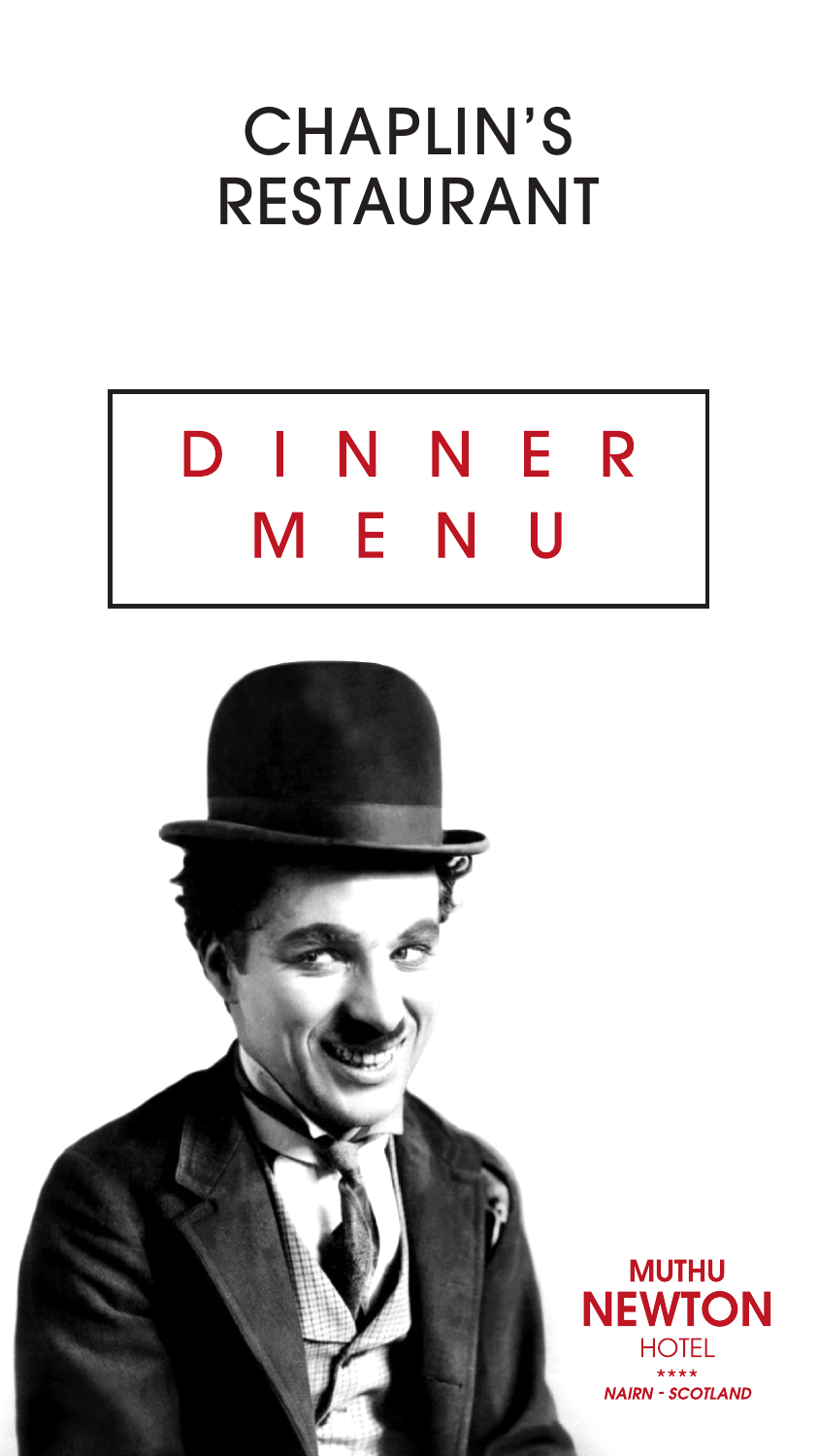## **STARTERS**

#### Soup of the day - £5.00

*Freshly Made Soup with Butter and Crusty Bread*

#### Cullen Skink Soup - £7.00

*Scottish Smoked Haddock, Potatoes, Onion and Cream*

#### Citrus Cured Scottish Salmon - £9.25

*Smoked Salmon Mousse, Smoked Salmon, Soured Cucumber, Potato and Caper Salad*

#### Pressed Ham Hock Terrine - £6.75

*Pea Puree, Piccalilli, Ciabatta Crisps*

#### Chicken Liver Pate - £6.00

*Oatackes, Salad Leaves, Onion Jam*

#### Whipped Goats Cheese - £6.00

*Pickled Walnuts, Vegetables, Micro Herb Salad, Ciabatta Wafers* 

## SIDE DISHES

Chunky Chips - £3.50

Tomato and Red Onion Salad - £3.50

Seasonal Vegetables - £3.50

Creamy Mash - £3.50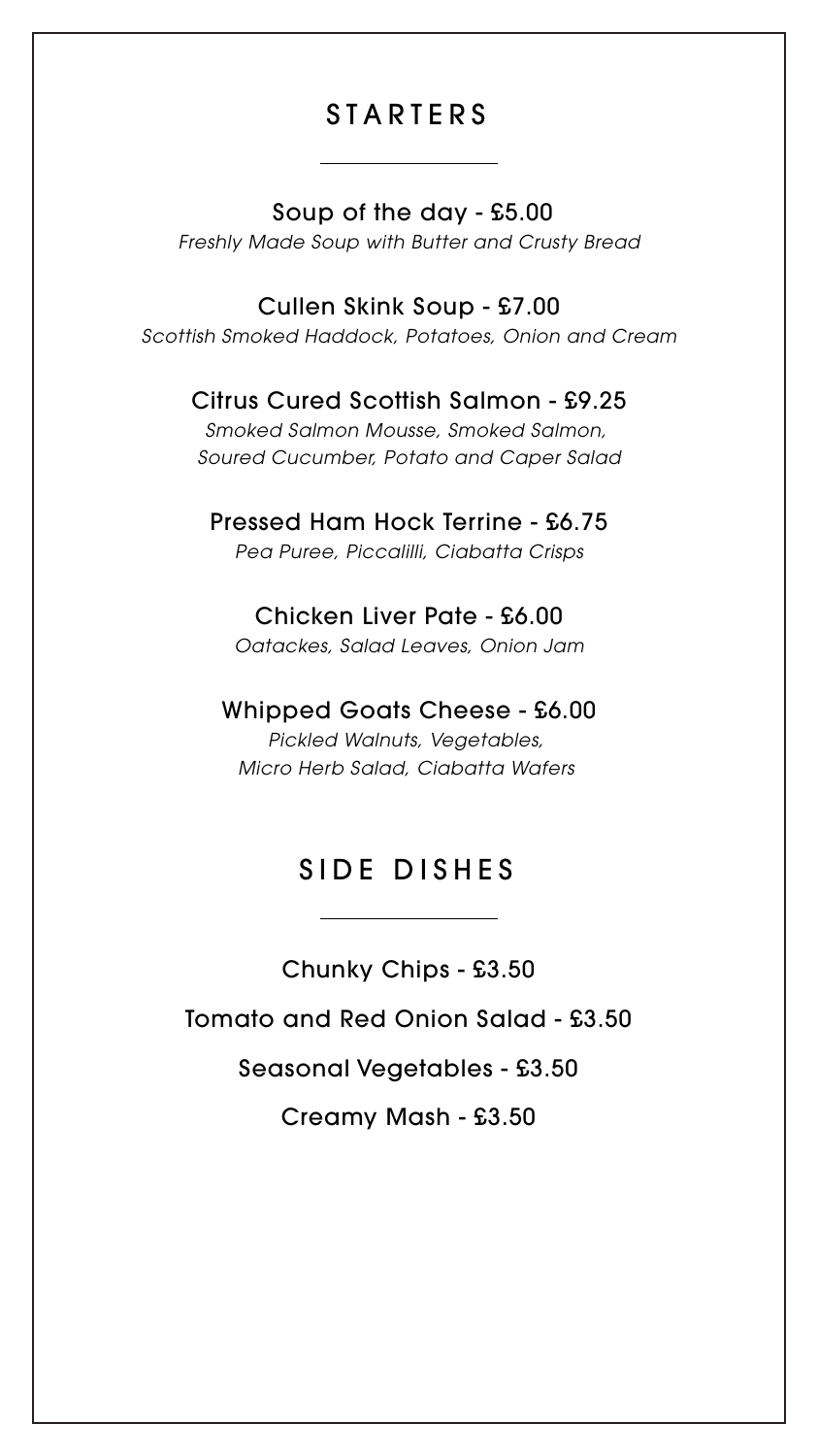## MAIN COURSE

#### Grilled 8oz Scottish Sirloin - £24.95

*Watercress, Confit Mushroom, Cherry Tomato, Hand Cut Chips* 

#### Slow Braised Scottish Beef, Sirloin - £18.00

*Truffle Mash, Tenderstem Broccoli, Braised Red Cabbage*

Seared Free Range Chicken Supreme - £16.25

*Haggis Dauphinoise Potato, Mushroom Ragout*

#### Roast Fillet of Scottish Salmon - £16.25

*Lemon Caper Butter, Crushed Potato, Wilted Spinach*

Farm Reared Pork Belly, Fillet of Pork - £16.25

*Fondant Potato, Stornoway Black Pudding and Apple*

#### Scottish 8oz Beef Burger - £14.95

*Toasted Brioche Bun, Caesar Salad, Hand Cut Chips, Additional Cheese* 

#### Haddock and Chips - £14.95

*Beer Battered Haddock, Chips Mushy Peas, Lemon and Tartare Sauce*

Butternut Squash, Sage, Risotto - £13.95 *Herb Crumb, Toasted Pine Kernels and Parmesan*

## HOT BEVERAGES

Tea - £2.25 Herbal Tea - £2.75 Coffee - £2.00 Cappuccino - £2.75

Latte - £2.75 Espresso - £2.20